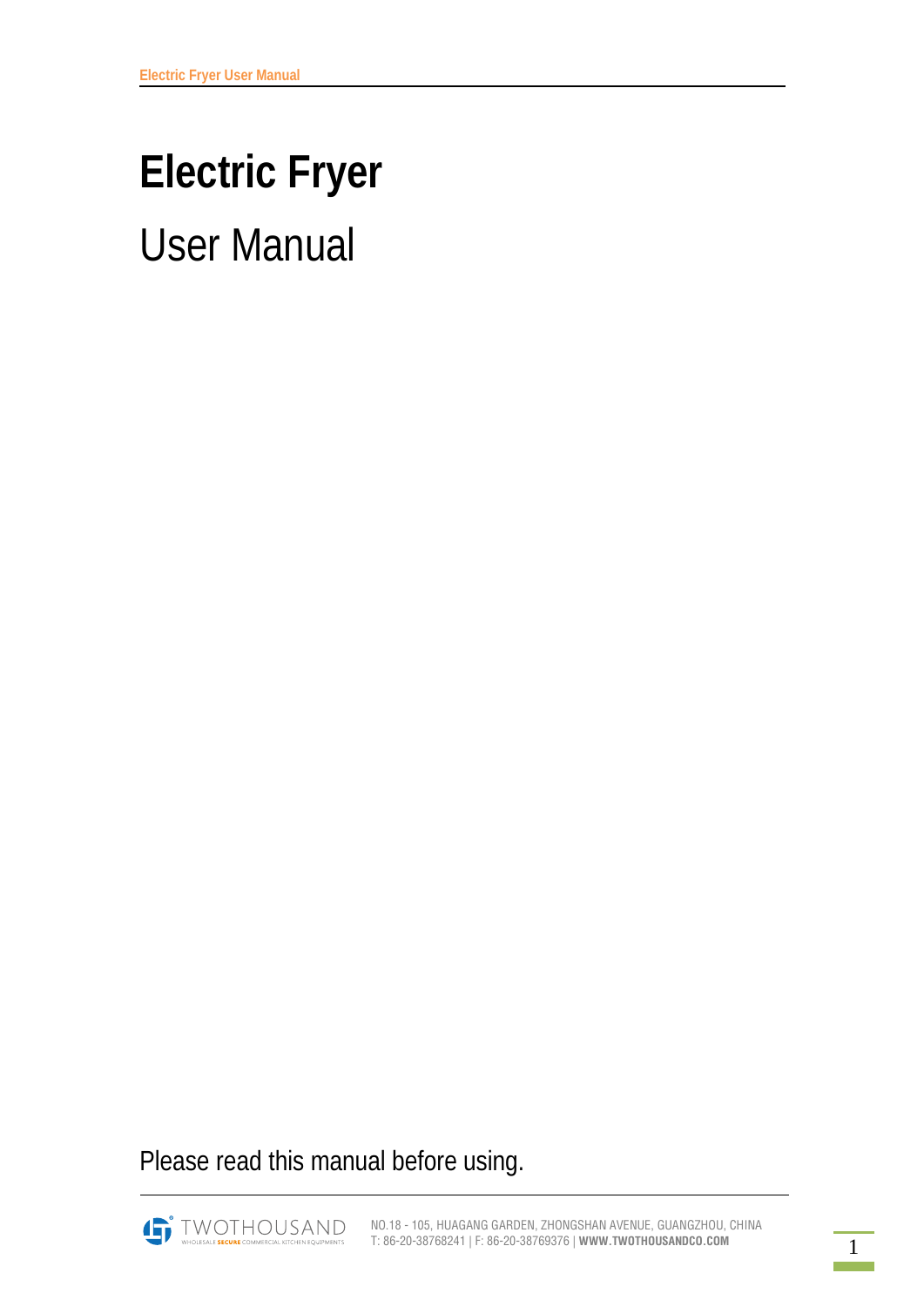#### I. **Introduction:**

TT Series Fryer is a new kind of electro thermal products researched and developed lately by our company. This series fryer adopts the international popular style design, good quality of stainless steel body, luxurious and good-looking. The products are equipped with electrical elements from the famous factories so that they are energy-saving and safe. The featured design as rotating the fryer head, convenience, practicality and clean easily. Be provided with thermostat function, easy-operating. It is the best choice for families, hotels, bars, and west-style food shops, etc.

| Model            | Voltage   | Input<br>Power<br>(kW) | Capacity<br>(L) | Oil-fill<br>capacity<br>(L) | Maximum batch<br>load(meat<br>products)<br>(kg) | Dimension<br>(mm) | Net<br>Weight<br>(kg) |
|------------------|-----------|------------------------|-----------------|-----------------------------|-------------------------------------------------|-------------------|-----------------------|
| TT-WE1250        | 220V,50HZ | $\overline{2}$         | 6               | 3.5                         |                                                 | 190x440x270       | 4.5                   |
| <b>TT-WE1257</b> | 220V,50HZ | 2X2                    | 6x2             | 3.5x2                       | 1x2                                             | 380x440x270       | 7                     |
| <b>TT-WE1251</b> | 220V,50HZ | $\mathfrak{D}$         | 8               | 5                           | 1.2                                             | 190x440x320       | 5.5                   |
| TT-WE1263        | 220V,50HZ | 3                      | 8               | 5                           | 1.2                                             | 230x420x310       | 5.5                   |
| <b>TT-WE1268</b> | 220V,50HZ | 3X2                    | 8X2             | 5X2                         | 1.2X2                                           | 480X420X310       | 8                     |
| <b>TT-WE1252</b> | 220V,50HZ | 3                      | 10              | 6                           | 1.5                                             | 290x440x285       | 6                     |
| <b>TT-WE1258</b> | 220V,50HZ | 3X2                    | 10x2            | 6x2                         | 1.5x2                                           | 590x440x285       | 9.5                   |
| <b>TT-WE1253</b> | 220V,50HZ | 5                      | 13              | 8.5                         | 1.8                                             | 290x440x330       | 6.5                   |
| TT-WE1259        | 220V,50HZ | 5X2                    | 13x2            | 8.5x2                       | 1.8x2                                           | 590x440x330       | 10.5                  |
| <b>TT-WE1264</b> | 220V,50HZ | $5^*$                  | 17x2            | 12                          | 2                                               | 293x500x330       | 8                     |
| TT-WE1267        | 220V,50HZ | 5X2                    | 17x2            | 12x2                        | 2x2                                             | 595x500x330       | 15.5                  |
| <b>TT-WE1254</b> | 220V,50HZ | 4                      | 10              | 6                           | 1.5                                             | 280x460x325       | 7.5                   |
| <b>TT-WE1260</b> | 220V,50HZ | 4X2                    | 10x2            | 6x2                         | 1.5x2                                           | 570x460x325       | 11                    |
| <b>TT-WE1255</b> | 220V,50HZ | 3.2                    | 13              | 8.5                         | 1.8                                             | 310x480x345       | 8                     |
| <b>TT-WE1261</b> | 220V,50HZ | 3.2X2                  | 13x2            | 8.5x2                       | 1.8x2                                           | 630x480x345       | 13                    |
| <b>TT-WE1256</b> | 220V,50HZ | 6                      | 16              | 10                          | 2                                               | 340x520x365       | 9                     |
| <b>TT-WE1262</b> | 220V,50HZ | 6X2                    | 16x2            | 10x2                        | 2x2                                             | 690x520x365       | 15                    |
| <b>TT-WE1269</b> | 220V,50HZ | 5                      | 19              | 13.3                        | $\overline{2}$                                  | 340x540x390       | 11                    |
| TT-WE1270        | 220V,50HZ | 5X2                    | 19x2            | 13.3x2                      | 2x2                                             | 690x540x390       | 18.5                  |

#### **II. Technical Specification:**

## III. **Operating Instruction:**

Before using, please check whether the voltage of power supply is in conformity with that in date plate, and whether user's power switch and fuse are in conformity with the request of machine's power. The body must be earthed properly. Make sure the potential terminal bolt (yellow is potential identification) is firmly connected with the natural grounding device by the 1.5 mm2 wire.

## **Operation Steps:**

TWOTHOUSAND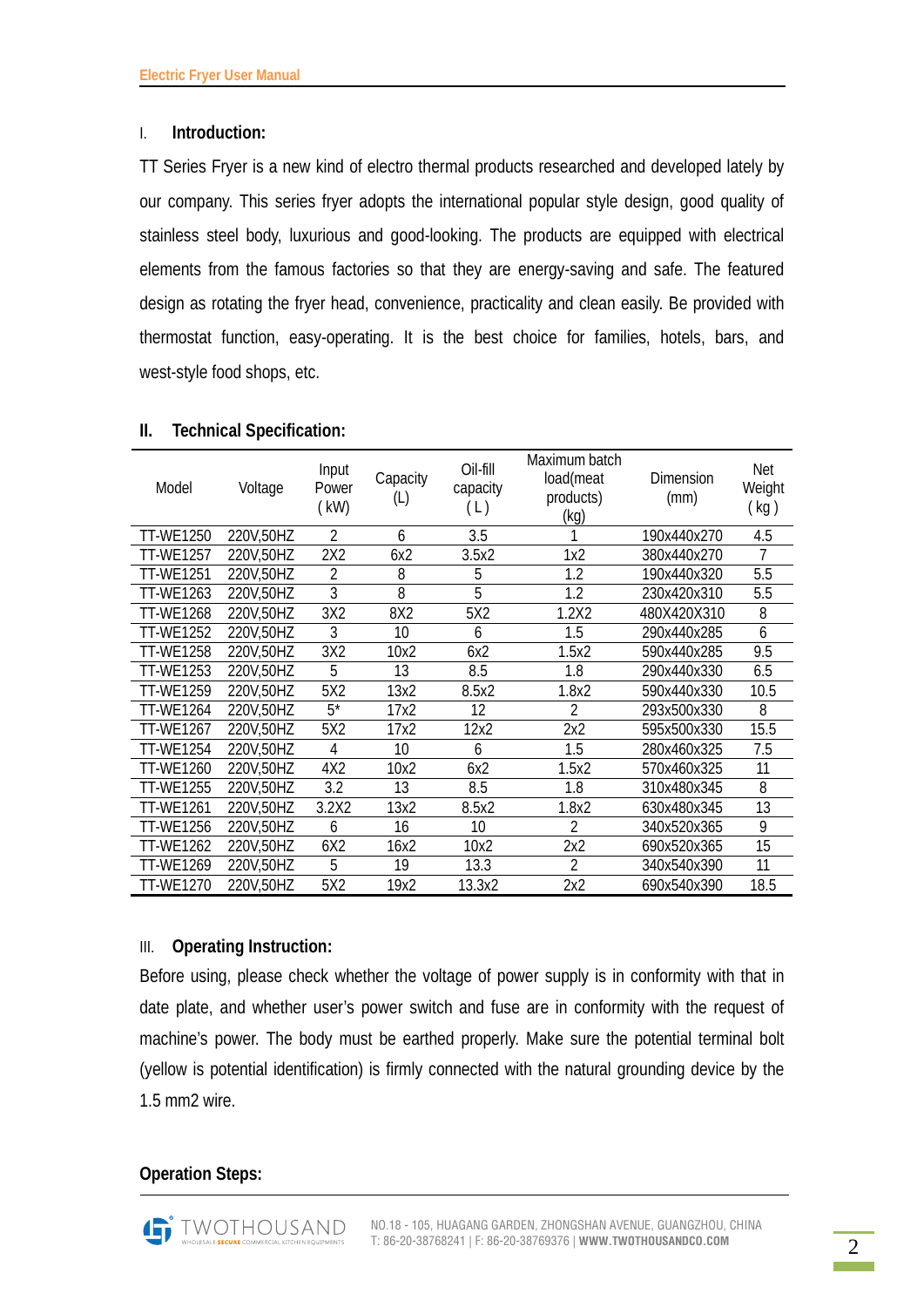- 1. Fill edible oil into oil tank and oil deepness must be kept on the range of oil tank marked with the height and the low.
- 2. Turn the thermostat on"0"position, cut off the time switch power supply.
- 3. Connect with fryer's power supply and green power indicator is on. Turn the power of the machine on and adjust temperature control to suitable temperature in clockwise; at this time, yellow indicator is on and heating elements begin to heat. When oil temperature reaches setting data, temperature control is power-off, yellow indicator is off, and heating elements stop working. When oil temperature is down a little, temperature control connects power supply automatically, yellow indicator is on, and thermal tubes begin heating again. This procedure is circulating repeatedly to ensure oil temperature keep on set temperature range.
- 4. When the temperature of oil reaches the setting data, you may start the object operation. You may reset the thermostat temperature according to your technical request. There are timing function with four kinds of fryers, you may turn the time controller on and rotate time controller to set the operating time at your object operation. When the setting time has come, the fryer ring for warning and cut off the power automatically, at this time, the yellow indicator is off and the fryer stops working.
- 5. With over-temperature protection function. The temperature will be gone up rapidly when thermostat damaged or out of work, while over 240℃, the temperature limiter which is back of the control box will cut off power automatically, machine stops working. At the same time, the black glue bar will automatically bounce out to avoid the danger caused the increased temperature. In that case, make sure power off, and ask professional staff to maintain or inspect. The outer black cover can be opened until the problems settled. Next, press the black glue bar and close it, then power can be put through.
- 6. There is a special fried basket attaching the fryer, and a hook is on the basket. When frying the food, take it into the basket and sink into the oil. When working, please hang the basket on the nail of the electric control box in order to filter the surplus oil.
- 7. The cover of oil jar is designed to make the jar clean and warm. Pay attention to making sure that there is no water on the cover when covering.
- 8. After finish frying, turn over electric control box backward, rotate it 90℃,then electric control box self-locks on vertical position, so that it can recycle the oil on heating elements and basket.
- 9. The fryer is equipped with the safe switch, when you lift up the electric control box, the heating elements will be out of the oil automatically. Then the safe switch will take action to cut off the power. It can avoid the dangerous accident as a result from the mistaken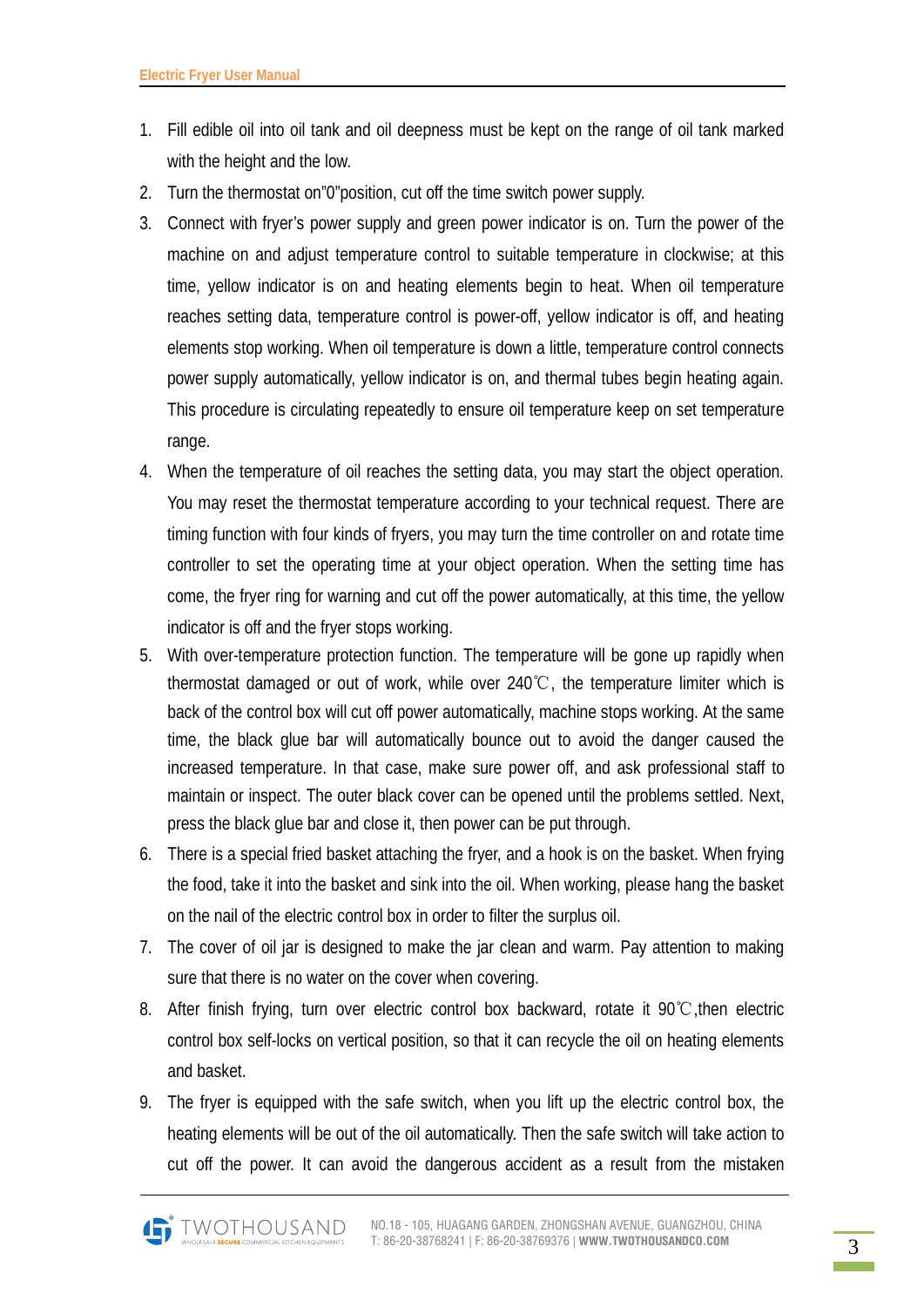operating.

- 10. If with oil-let valve, you may rotate the valve in front of the fryer or take out the oil tank from the frying box, which will be helpful to pour out the oil inside the tank. (Please pour out the oil as the oil is cooled to room temperature.)
- 11. When finishing frying, you should rotate the temperature controller to the Zero limited position in contrary clockwise. At the same time, the power should be cut off for safety.

# **IV. Maintenance:**

After use, you should use a wet cloth to clean in time, or use neutral vinegar to clean if necessary, but electric control box is forbidden to use water to rinse.

# **V**.**Note:**

It is forbidden to put the tinder and explosive nearby the machine. And keep it in the environment with the superior ventilation system. Moreover, forbid to make heating element dry-burning in order to prolong machine's service lifetime. When using the fryer, cannot close it if not the worker guy, and do not let the children to touch the oil jar and oil-out valve as well; In order to avoid the accident, you must disconnect the power supply cord or cut off power switch if you have not used the machine for a long time. All the service and maintenance operation must be carried out after the power supply is cut off. If there is some trouble in fryer, do not dismount the machine, and send it to our company's authorized service department or distributor for repair.

## **Warning:**

- I. Use old oil will lower flash point, will cause over boil easily; it will occur fire easily when the oil line lower than lower limit line; fry over-wet food and over fry will possible cause contingency.
- II. People with weak, slow reaction, mental disorder and children are not allowed to operate the machine, unless someone who will be responsible for their safety keep accompanying.

| Name<br>Number<br>Model | Electric<br>Fryer | Frying<br><b>Basket</b> | Cylinder<br>Head | User Manual | Inspection<br>Certificate |
|-------------------------|-------------------|-------------------------|------------------|-------------|---------------------------|
| <b>TT-WE1250</b>        |                   |                         |                  |             |                           |
| <b>TT-WE1257</b>        |                   |                         |                  |             |                           |
| <b>TT-WE1251</b>        |                   |                         |                  |             |                           |

# **Packing List for each box**